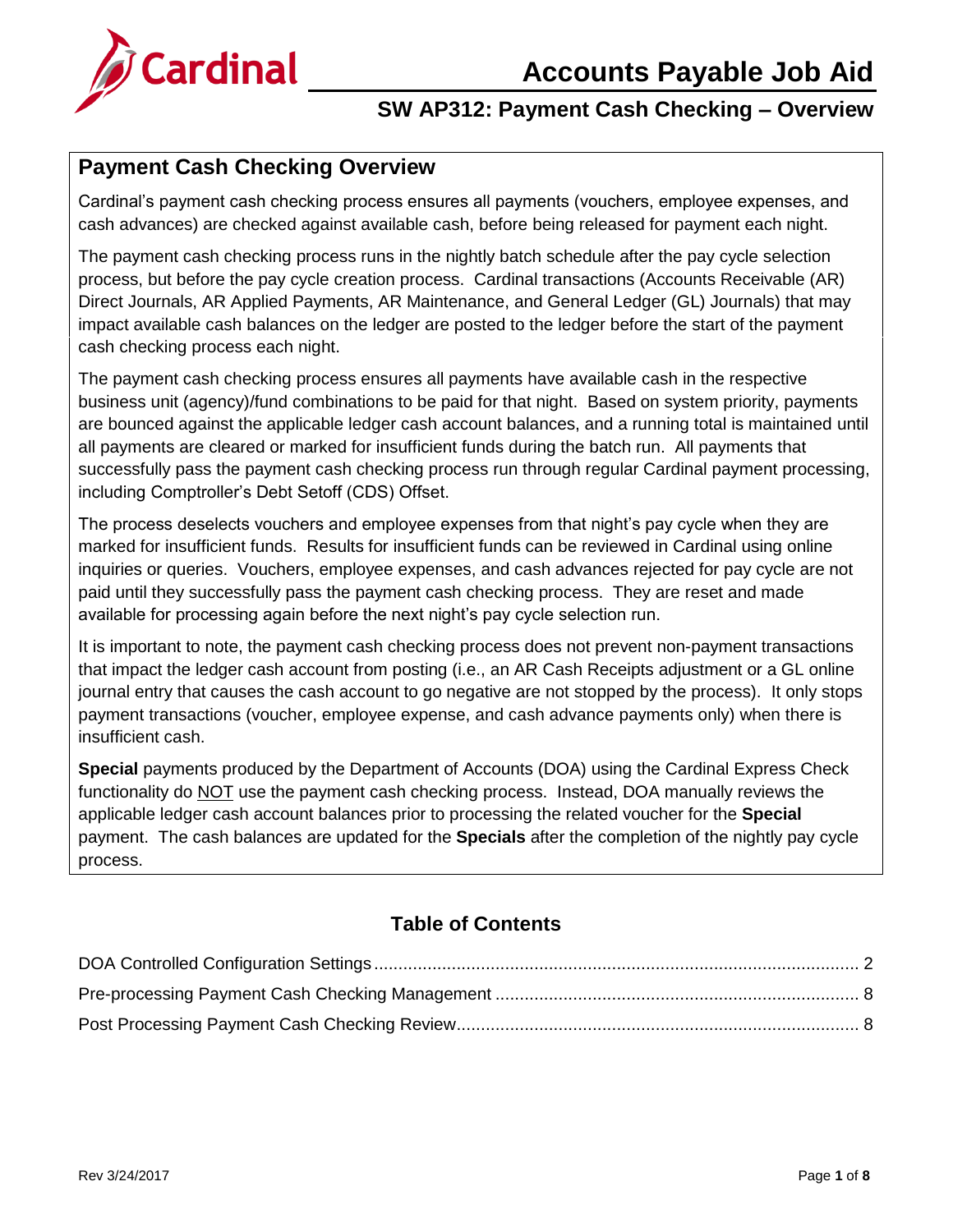

## **SW AP312: Payment Cash Checking – Overview**

### <span id="page-1-0"></span>**DOA Controlled Configuration Settings**

The payment cash checking process utilizes several system configuration settings to provide some flexibility in how the payment requests are analyzed by the system.

Settings controlled by the DOA include:

- **Account**
- **Processing Order**
- **Bypass**
- **Override**
- **Apply FY (Fiscal Year)**
- **Transaction Level Override**

Illustrations and examples shown in this job aid correlate to the configuration settings initially established in Cardinal at the onset of the payment cash checking process.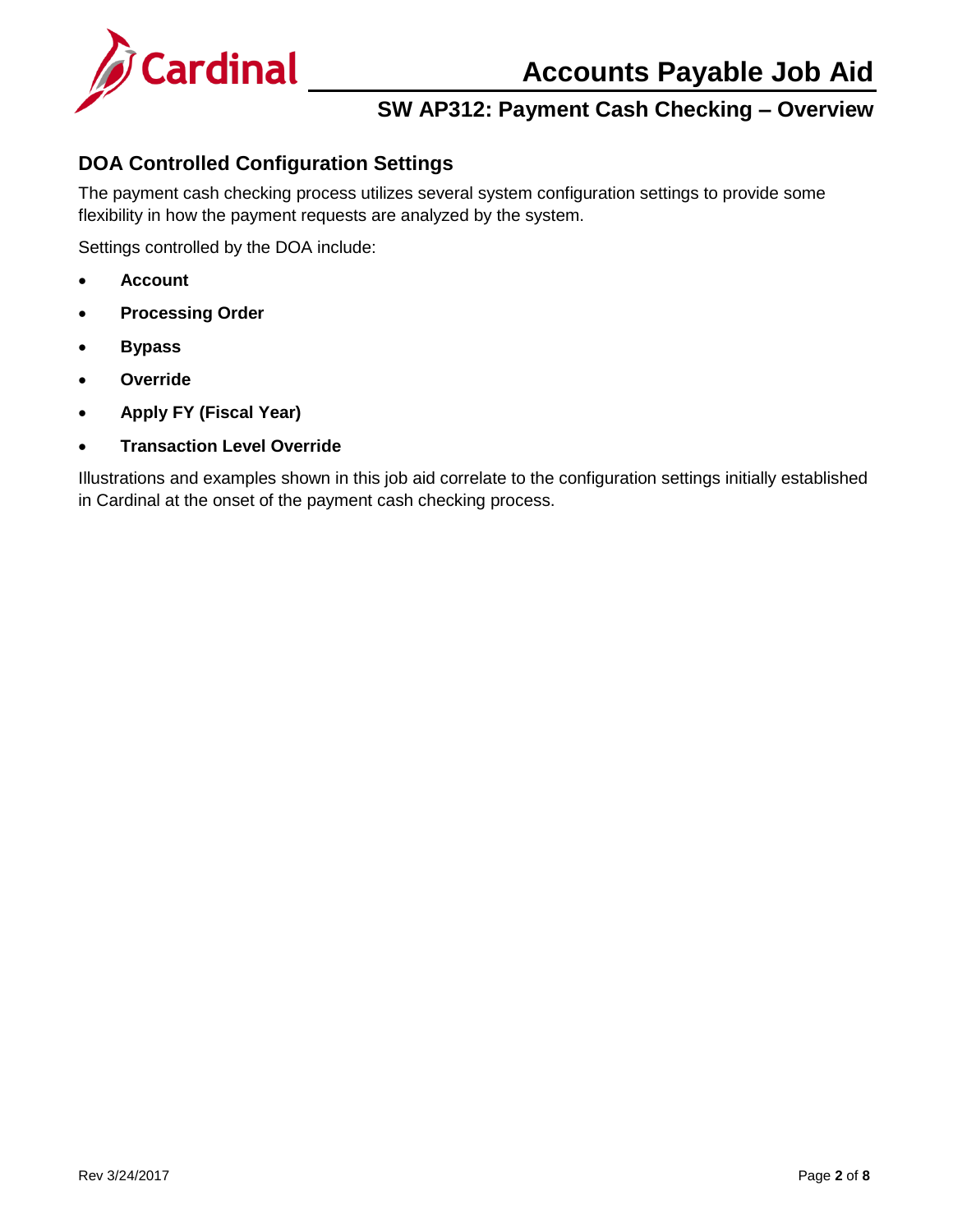

## **SW AP312: Payment Cash Checking – Overview**

#### **Account**

The **Account** configuration setting controls which cash account ledger balances are included in the evaluation process. **Account** settings selected in Cardinal only include the ledger account 101010 from the ACTUALS ledger.

Navigate to the **Configure Cash Accounts** page using the following path:

#### **Main Menu > Accounts Payable > Payments > Payment Cash Check > Configure Cash Accounts**

| Favorites $\star$  | Main Menu $\star$              | Accounts Payable $\star$ > Payments $\star$ ><br>$\geq$  |                     | Payment Cash Check $\star$ > | Configure Cash Accounts |
|--------------------|--------------------------------|----------------------------------------------------------|---------------------|------------------------------|-------------------------|
|                    | <b>Configure Cash Accounts</b> |                                                          |                     |                              |                         |
| SetID STATE        |                                |                                                          |                     |                              |                         |
| <b>Scroll Area</b> |                                | Find   View All                                          |                     | First 1 of 1 D Last          |                         |
|                    | *Effective Date 01/01/1901     | E                                                        |                     | $+$ $-$                      |                         |
|                    | <b>Cash Accounts</b>           | Personalize   Find   2    <br>User Change Info<br>(FEED) |                     | First 1 of 1 2 Last          |                         |
|                    | *Account                       | <b>Description</b>                                       |                     |                              |                         |
| 1 101010           | Q                              | Cash With The Treasurer Of VA                            |                     | $+$<br>$\vert - \vert$       |                         |
|                    |                                |                                                          |                     |                              |                         |
| <b>A</b> Save      | a Return to Search             | $\mathbb{R}$ Add<br>$\equiv$ Notify                      | Update/Display<br>犀 | 屙<br><b>Include History</b>  |                         |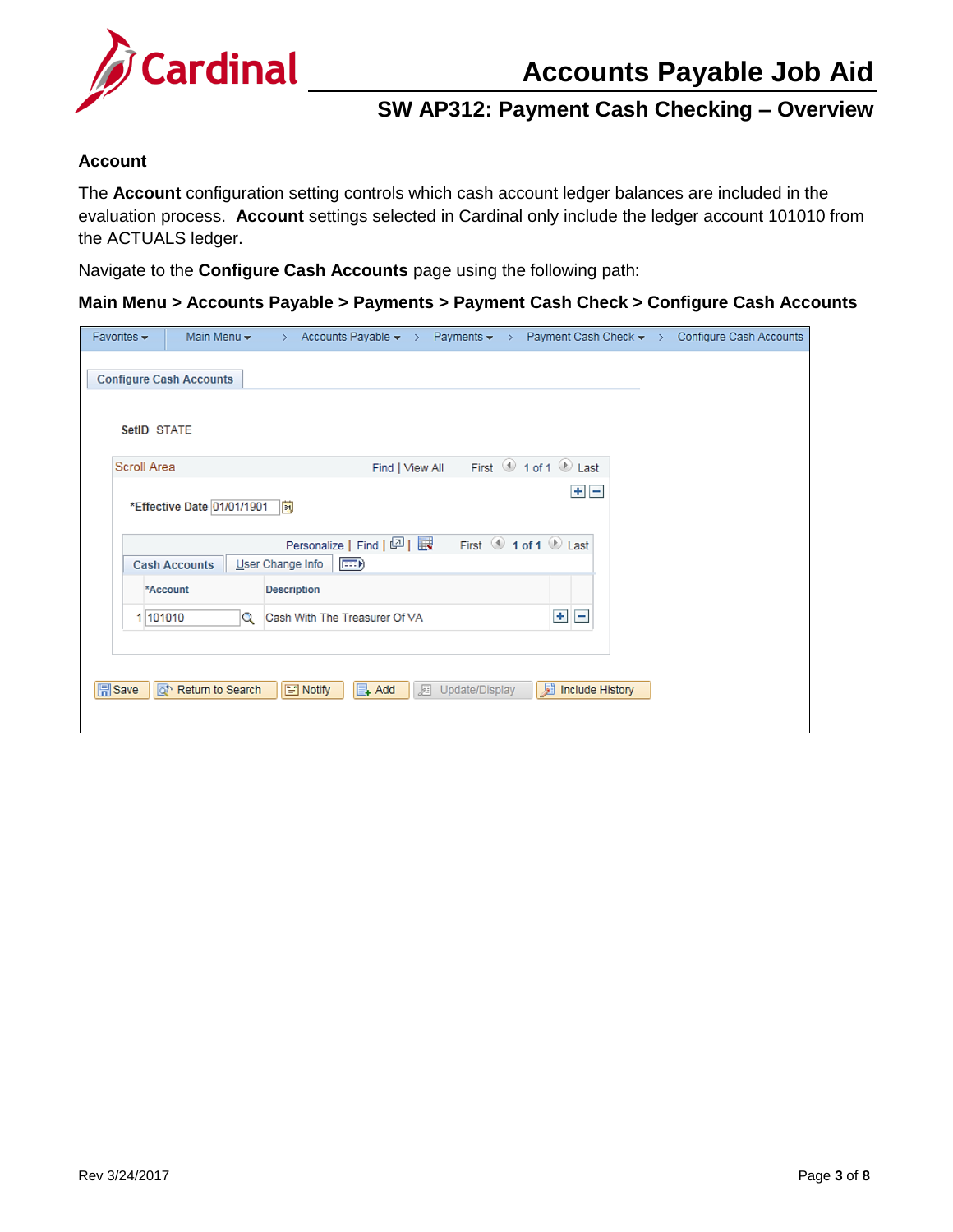

## **SW AP312: Payment Cash Checking – Overview**

### **Fund Level Processing Rules Bypass**

The Bypass configuration setting identifies payments by selected Fund (or Business Unit/Fund combination) that are exempt from the payment cash checking process. Payments are released regardless of the ledger cash balance. Running cash balances are NOT maintained for the impacted combination.

This option might be used when there is a clear business process that warrants allowing the cash account for a particular Fund (or Business Unit/Fund combination) to go negative. One example of this might be a fund that is supported by bonds, where the cash is requisitioned after the expenses are incurred. The timing of the cash replenishment may cause the fund's cash to be negative at regular points in the process.

For more detailed information, see the job aid entitled **SW AP312 Payment Cash Checking – Fund Level Processing Rules Updates**, located on the Cardinal website in **Job Aids** under **Training**.

#### **Override**

The Override configuration allows for ALL payments for the selected Fund (or Business Unit/Fund combination) to be processed via the payment cash checking process, however, payments will be released regardless of the ledger cash balance. Unlike the fund level Bypass option, running cash balances **WILL** be maintained for the impacted combination.

No business scenarios requiring this configuration setting were identified at the initial onset of the payment cash checking process in Cardinal.

For more detailed information, see the job aid entitled **SW AP312 Payment Cash Checking – Fund Level Processing Rules Updates**, located on the Cardinal website in **Job Aids** under **Training**.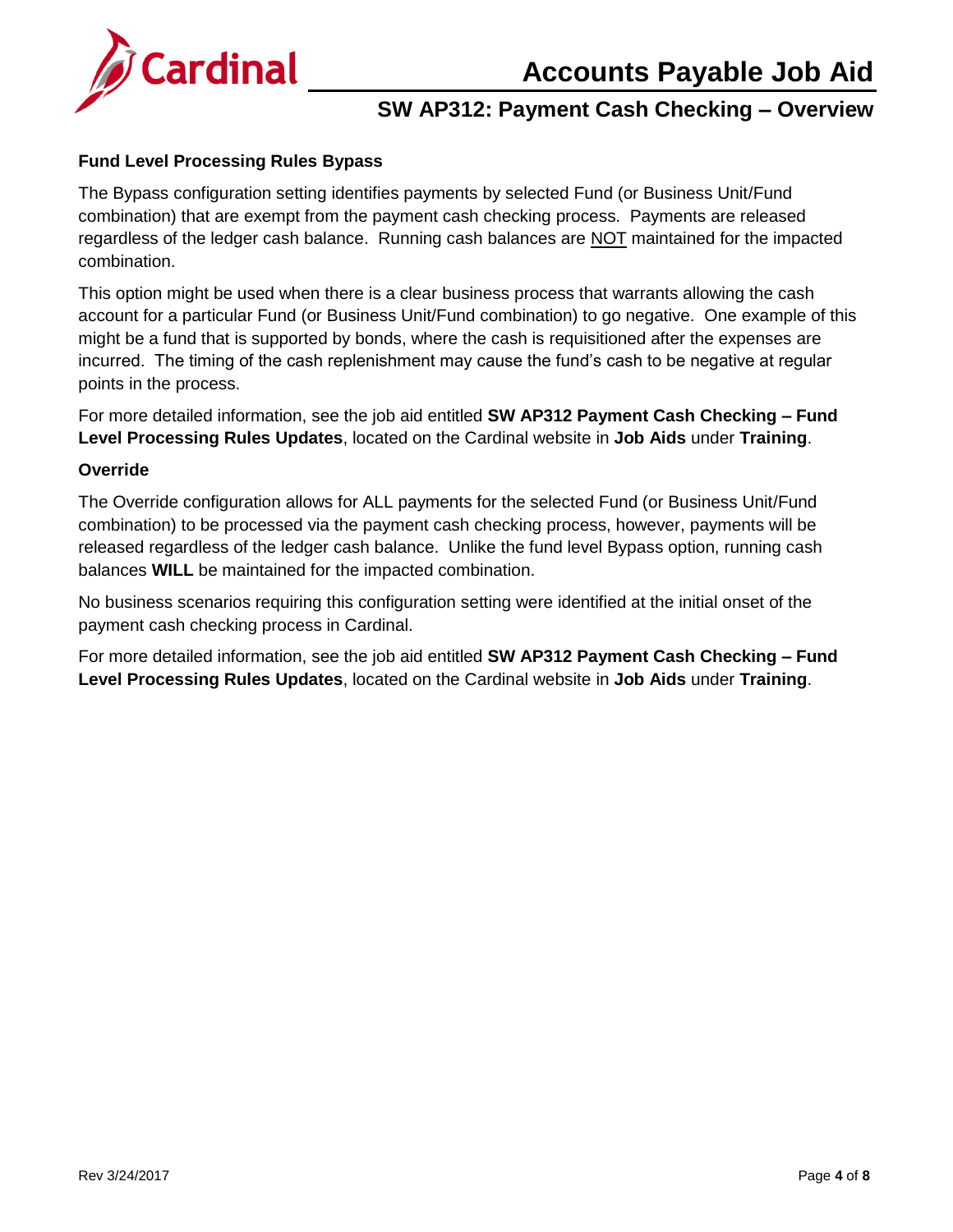

### **SW AP312: Payment Cash Checking – Overview**

### **Apply FY** (Fiscal Year)

The Fiscal Year configuration controls which fiscal year's cash balances are verified during the payment cash checking process when multiple General Ledger fiscal years are open concurrently.

When the FY setting is **NOT** Enabled, the payment cash checking process will evaluate the new fiscal year payment transactions against a combined cash balance for both fiscal years (this simulates a cash roll forward that will not occur until the prior fiscal year is closed and balances are rolled forward, which typically occurs near the end of July). When DOA anticipates cash balances will be rolled forward for a particular Fund (or Business Unit/Fund combination), the configuration is set as **FY Not Enabled**.

When the FY setting is Enabled, the payment cash checking process evaluates the new fiscal year payment transactions against the independent cash balance for just the new FY (this simulates cash balances that will not roll forward in the system – General Fund cash balances are a good example of this type). When DOA anticipates cash balances will NOT be rolled forward for a particular Fund (or Business Unit/Fund combination), the configuration should be set as **FY Enabled**.

This FY setting also controls beginning cash balances reported on the inquiries and reports related to the payment cash checking process.

The illustration that follows assumes two General Ledger fiscal years are open concurrently, and also assumes that at the time the payment cash checking process begins, the ACTUALS ledger cash balance in the fund for the closing FY (FY14) is \$4,000 and the actual ledger cash balance in the same fund for the new FY (FY15) is \$1,000.

|                                 | <b>PAYMENT</b>      |                            |                            |                            |                            |                                                                                                                                                                                  |
|---------------------------------|---------------------|----------------------------|----------------------------|----------------------------|----------------------------|----------------------------------------------------------------------------------------------------------------------------------------------------------------------------------|
|                                 | <b>PROCESSING</b>   | <b>FY14 CASH ACTUALS</b>   | <b>FY15 CASH ACTUALS</b>   | <b>FY14 CASH CHECKING</b>  | <b>FY15 CASH CHECKING</b>  |                                                                                                                                                                                  |
| <b>FY CONFIGURATION SETTING</b> | <b>TRANSACTIONS</b> | <b>BALANCE</b>             | <b>BALANCE</b>             | <b>BEGINNING BALANCE</b>   | <b>BEGINNING BALANCE</b>   | <b>EXPLANATION</b>                                                                                                                                                               |
| <b>FY NOT ENABLED</b>           |                     | \$4,000                    | \$1,000                    | \$4,000                    | \$5.000                    | <b>PAYMENT CASH CHECKING</b><br><b>BALANCE FOR THE CLOSING FY IS</b><br><b>COMBINED WITH THE BALANCE</b><br>OF THE NEW FISCAL YEAR -<br>SIMULATING A CASH ROLL<br><b>FORWARD</b> |
|                                 |                     |                            |                            | <b>PAYMENT CASH</b>        |                            |                                                                                                                                                                                  |
|                                 |                     |                            |                            | CHECKING                   |                            | TRANSACTIONS FOR CLOSING FY                                                                                                                                                      |
|                                 |                     | <b>ACTUALS TRANSACTION</b> |                            | <b>TRANSACTION APPLIED</b> |                            | ARE PAYMENT CASH CHECKED                                                                                                                                                         |
|                                 | FY14                | <b>APPLIED HERE</b>        |                            | <b>HERE</b>                |                            | <b>AGAINST THE FY14 CASH</b>                                                                                                                                                     |
|                                 |                     |                            |                            |                            | PAYMENT CASH               | TRANSACTIONS FOR THE NEW FY                                                                                                                                                      |
|                                 |                     |                            |                            |                            | <b>CHECKING</b>            | ARE PAYMENT CASH CHECKED                                                                                                                                                         |
|                                 |                     |                            | <b>ACTUALS TRANSACTION</b> |                            | <b>TRANSACTION APPLIED</b> | <b>AGAINST THE COMBINED FY14</b>                                                                                                                                                 |
|                                 | <b>FY15</b>         |                            | <b>APPLIED HERE</b>        |                            | <b>HERE</b>                | AND 15 CASH                                                                                                                                                                      |
|                                 |                     |                            |                            |                            |                            | <b>PAYMENT CASH CHECKING</b>                                                                                                                                                     |
|                                 |                     |                            |                            |                            |                            | <b>BALANCE FOR THE CLOSING FY IS</b>                                                                                                                                             |
|                                 |                     |                            |                            |                            |                            | <b>NOT COMBINED WITH THE</b>                                                                                                                                                     |
|                                 |                     |                            |                            |                            |                            | <b>BALANCE OF THE NEW FISCAL</b>                                                                                                                                                 |
|                                 |                     |                            |                            |                            |                            | YEAR - SIMULATING CASH<br><b>BALANCE NOT ROLLING</b>                                                                                                                             |
| <b>FY ENABLED</b>               |                     | \$4,000                    | \$1,000                    | \$4,000                    | \$1,000                    | <b>FORWARD</b>                                                                                                                                                                   |
|                                 |                     |                            |                            | PAYMENT CASH               |                            |                                                                                                                                                                                  |
|                                 |                     |                            |                            | CHECKING                   |                            | <b>TRANSACTIONS FOR CLOSING FY</b>                                                                                                                                               |
|                                 |                     | <b>ACTUALS TRANSACTION</b> |                            | <b>TRANSACTION APPLIED</b> |                            | ARE PAYMENT CASH CHECKED                                                                                                                                                         |
|                                 | FY14                | <b>APPLIED HERE</b>        |                            | <b>HERE</b>                |                            | <b>AGAINST THE FY14 CASH</b>                                                                                                                                                     |
|                                 |                     |                            |                            |                            | PAYMENT CASH               |                                                                                                                                                                                  |
|                                 |                     |                            |                            |                            | <b>CHECKING</b>            | TRANSACTIONS FOR CLOSING FY                                                                                                                                                      |
|                                 |                     |                            | <b>ACTUALS TRANSACTION</b> |                            | <b>TRANSACTION APPLIED</b> | ARE PAYMENT CASH CHECKED                                                                                                                                                         |
|                                 | <b>FY15</b>         |                            | <b>APPLIED HERE</b>        |                            | HERE                       | <b>AGAINST THE FY15 CASH</b>                                                                                                                                                     |

For more detailed information, see the job aid entitled **SW AP312 Payment Cash Checking – Fund Level Processing Rules Updates**, located on the Cardinal website in **Job Aids** under **Training**.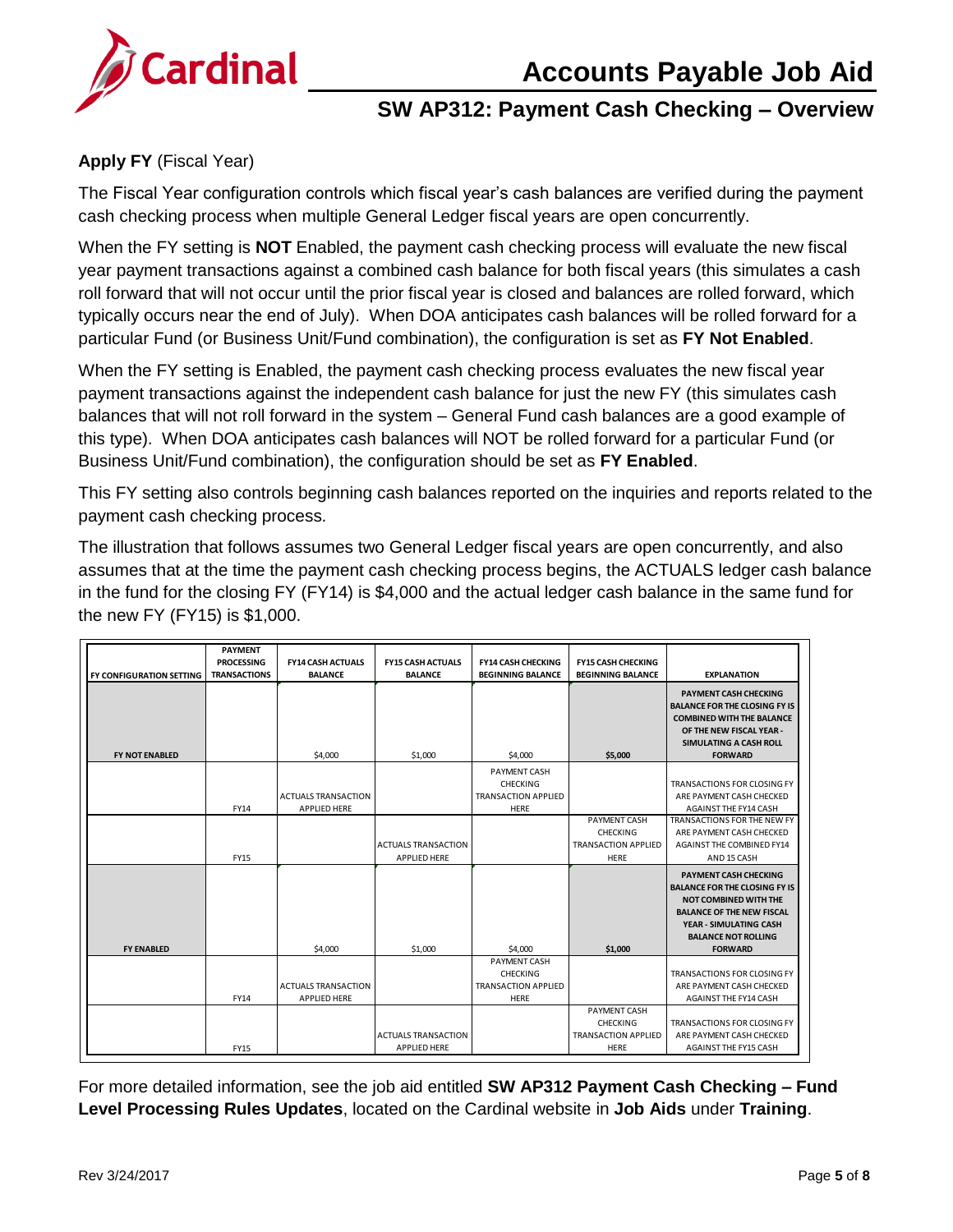

## **SW AP312: Payment Cash Checking – Overview**

#### **Transaction Level Override**

This configuration feature provides the ability to flag SPECIFIC vouchers/employee expenses/cash advances to be processed via the payment cash checking process, but allows the payment to be released, even if the business unit/fund combination cash balance has gone negative. The payment cash checking process updates the running cash balance with amounts associated with overridden vouchers/employee expenses/cash advances.

For more detailed information, see the job aid entitled **SW AP312 Payment Cash Checking – Updating Transaction Level Overrides**, located on the Cardinal website in **Job Aids** under **Training**.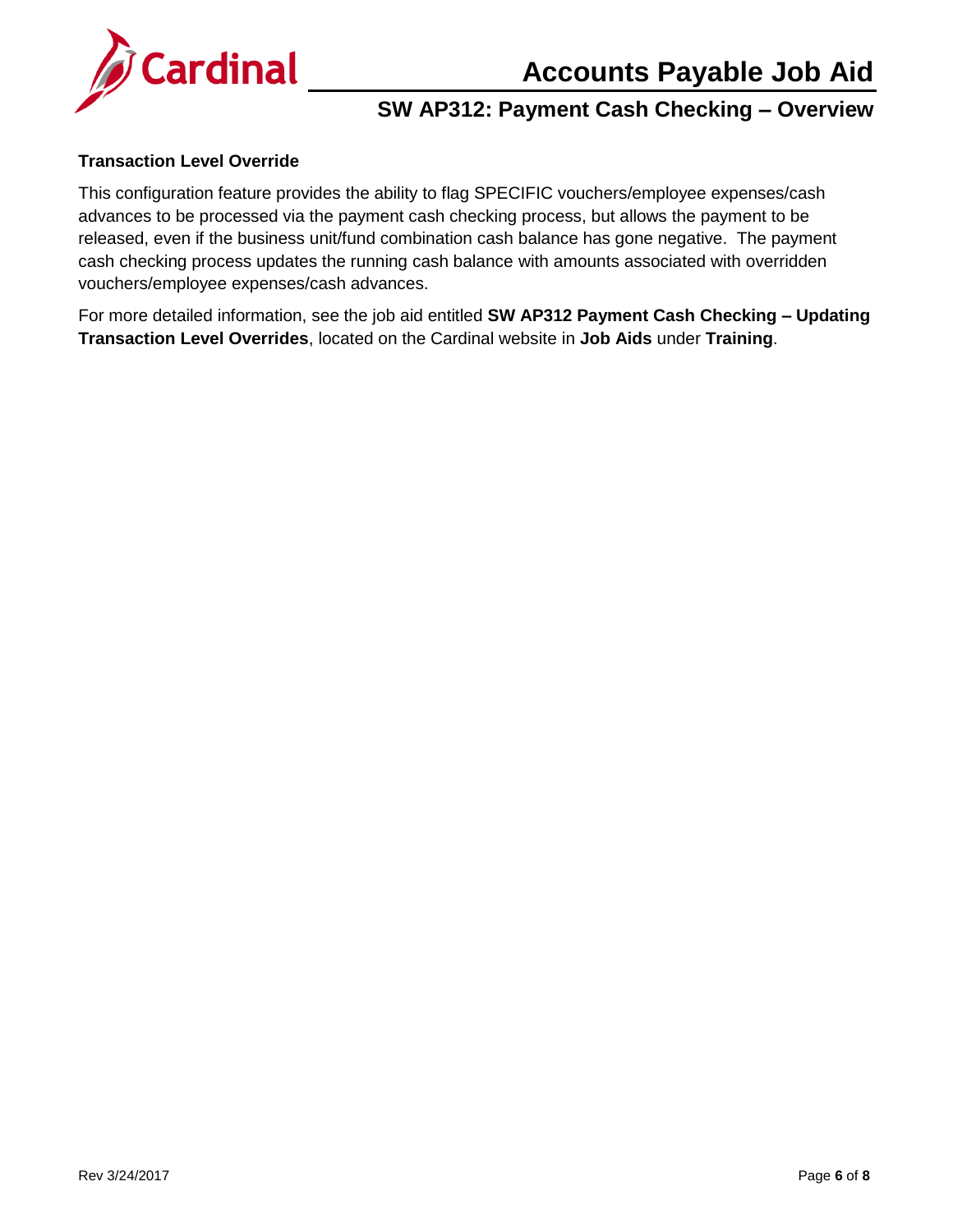

### **SW AP312: Payment Cash Checking – Overview**

### **How It All Works Together**

All the payment transactions ready for payment are evaluated each night at the start of the nightly batch process. Debit/Credit Memo vouchers (by supplier) ready for payment are combined for assessment.

Also, each voucher, employee expense, and cash advance is evaluated in its entirety. A single payment transaction may contain multiple accounting distribution lines. If one of the accounting distribution lines on the payment transaction does not pass the payment cash checking process, the entire transaction will be rejected for payment during the nightly batch process.

After these initial evaluation steps, any payment transaction where all distribution lines are associated with a fund level Bypass Rule, a fund level Override Rule, or a Transaction Level Override will pass the payment cash checking process. Remaining payment transactions are then evaluated in accordance with the configured processing orders set by DOA and the processing agencies. Remember, illustrations and examples shown in this job aid correlate to the configuration settings initially established in the Cardinal system at the onset of the payment cash checking process.

This processing order is configured in Cardinal as follows.